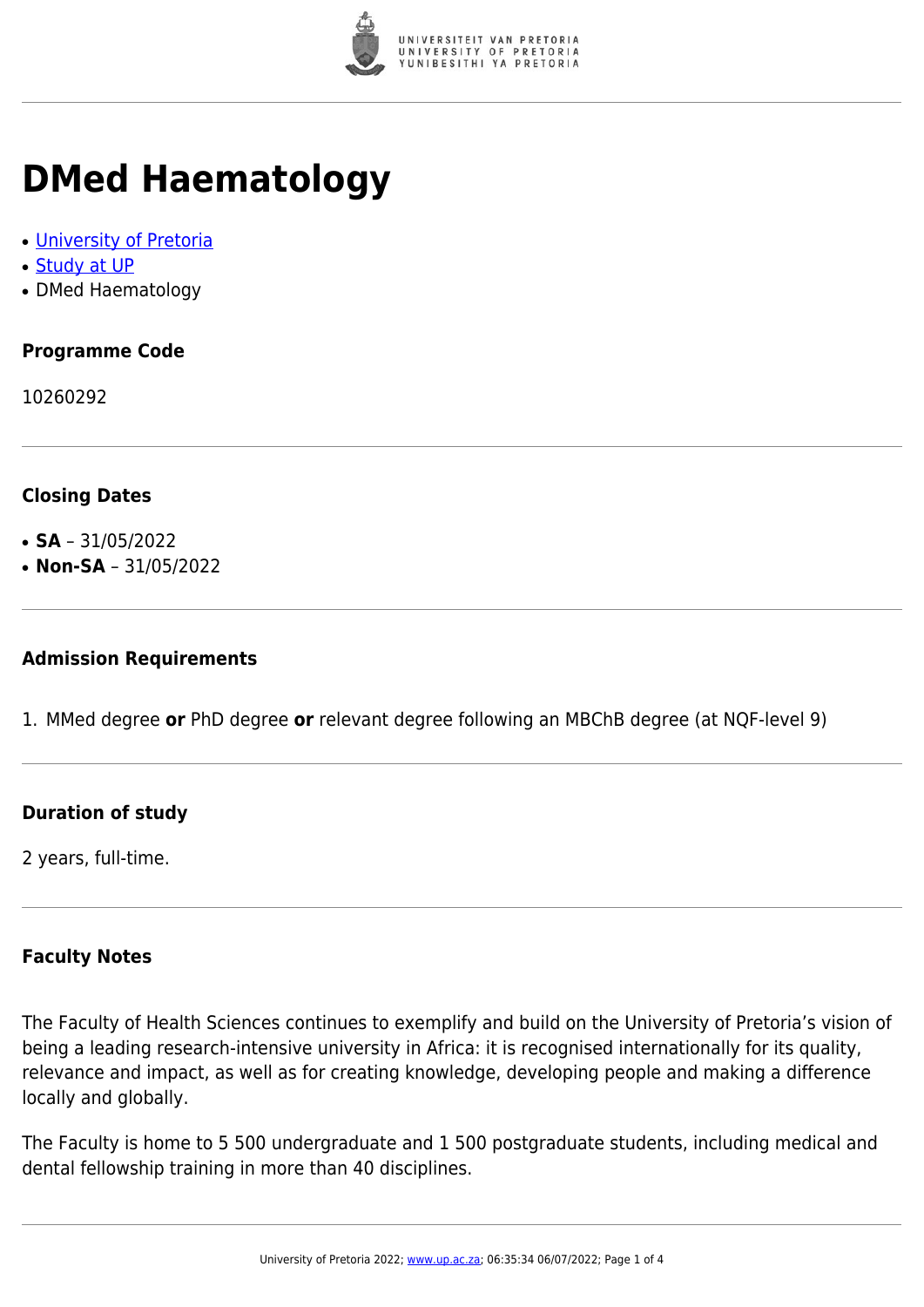

The Faculty's research output has grown, in response to the need for research that is relevant to the improvement of health and health care and advancing medicine in South Africa, Africa and globally.

#### **Enquiries about the programme**

**Name:** Roger Pool **Tel:** 012 319 2449 **E-Mail:** roger.pool@up.ac.za



**How to apply**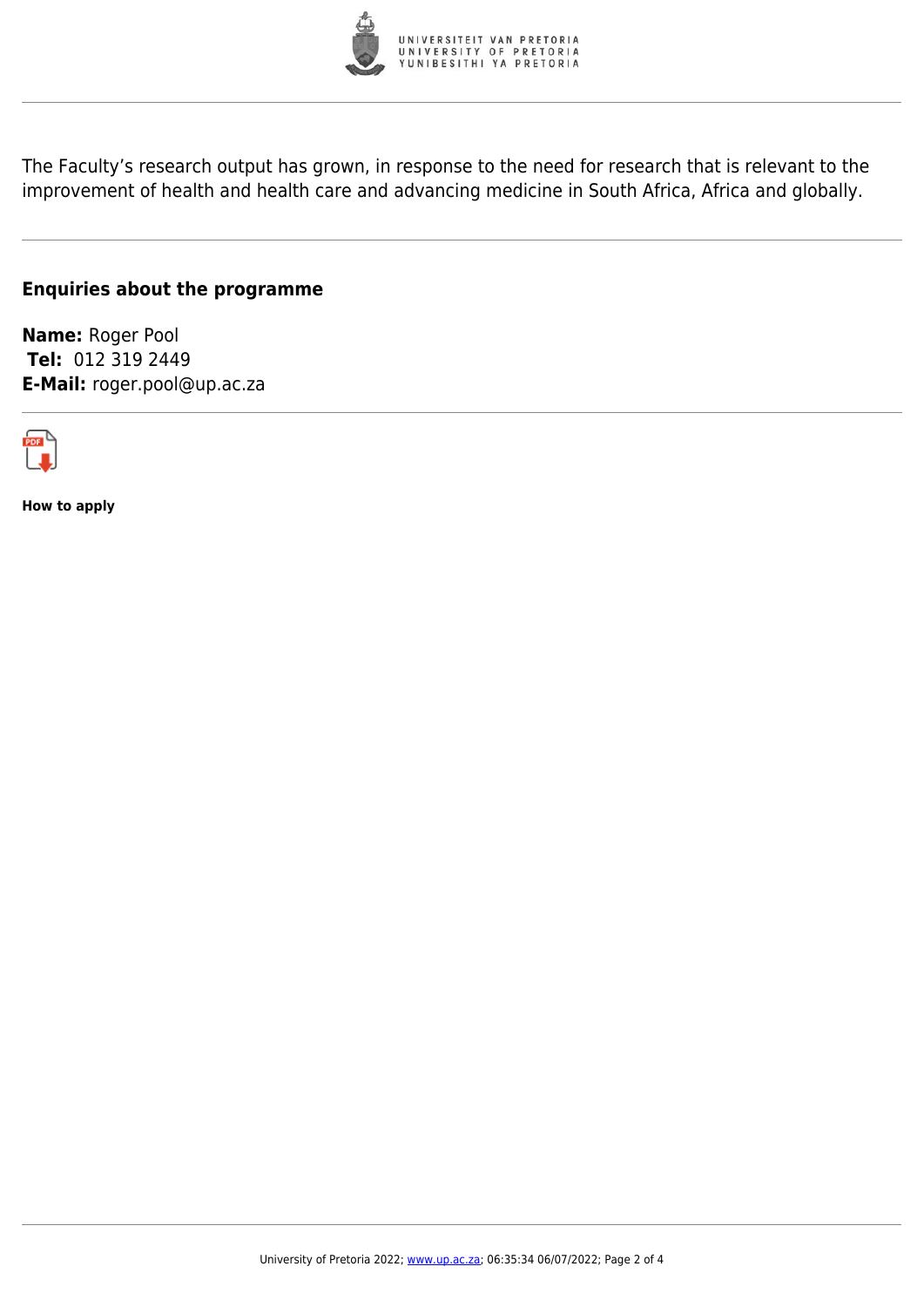



# **Online Application**